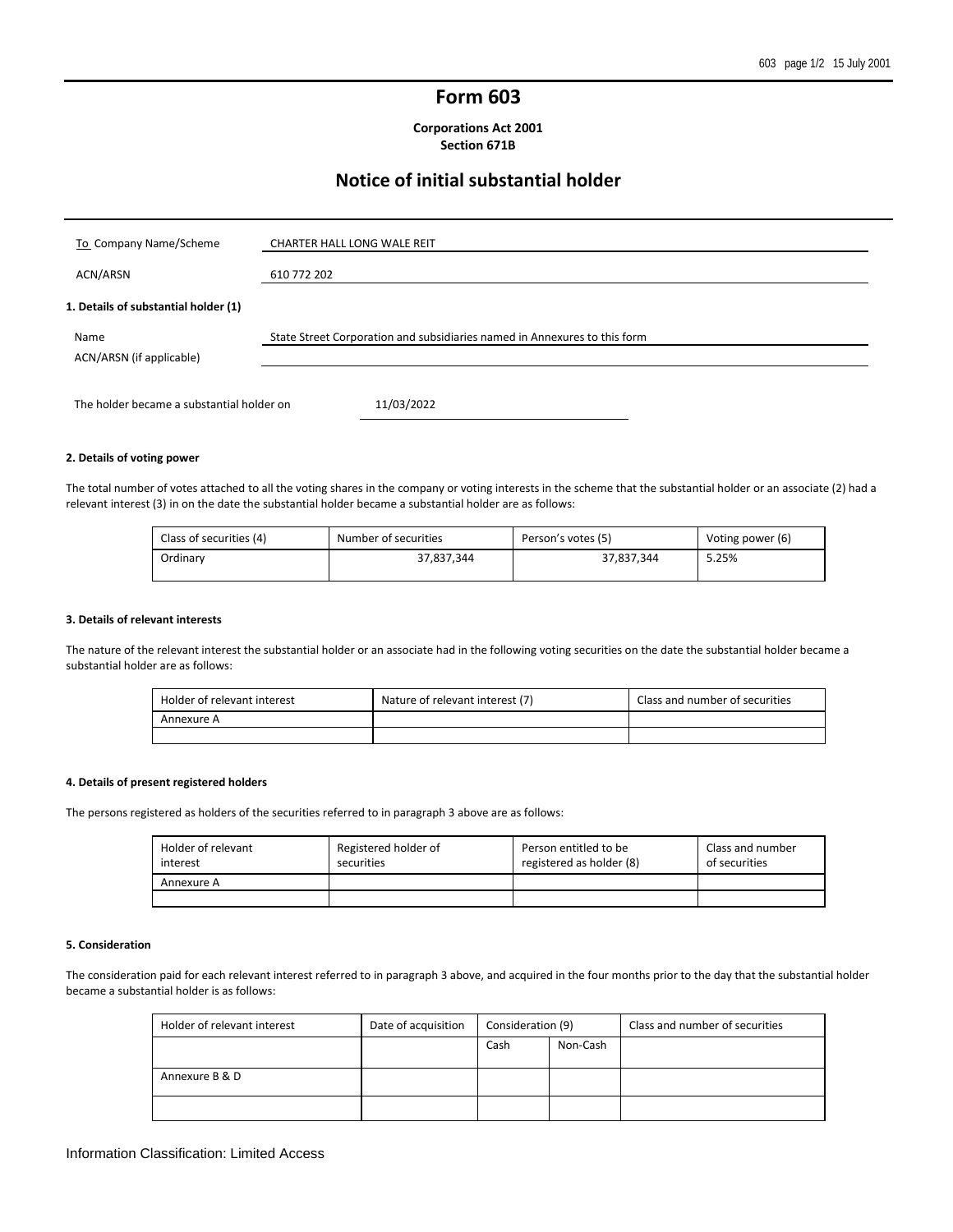#### **6. Associates**

The reasons the persons named in paragraph 3 above are associates of the substantial holder are as follows:

| Name and ACN/ARSN (if applicable) | Nature of association |
|-----------------------------------|-----------------------|
| Annexure A                        |                       |

#### **7. Addresses**

The addresses of persons named in this form are as follows:

| Name       | Address |
|------------|---------|
| Annexure C |         |
|            |         |

#### **Signature**

| print name | Elizabeth Schaefer |                                                                                | Capacity: Authorised signatory |
|------------|--------------------|--------------------------------------------------------------------------------|--------------------------------|
| sign here  |                    | Digitally signed by Elizabeth<br>Schaefer<br>Date: 2022.03.28 08:38:01 -04'00" | 28/03/2022<br>date             |

#### **DIRECTIONS**

- (1) If there are a number of substantial holders with similar or related relevant interests (eg a corporation and its related corporations, or the manager and trustee of an equity trust), the names could be included in an annexure to the form. If the relevant interests of a group of persons are essentially similar, they may be referred to throughout the form as a specifically named group if the membership of each group, with the names and addresses of members is clearly set out in paragraph 7 of the form.
- (2) See the definition of "associate" in section 9 of the Corporations Act 2001.
- (3) See the definition of "relevant interest" in sections 608 and 671B(7) of the Corporations Act 2001.
- (4) The voting shares of a company constitute one class unless divided into separate classes.
- (5) The total number of votes attached to all the voting shares in the company or voting interests in the scheme (if any) that the person or an associate has a relevant interest in.
- (6) The person's votes divided by the total votes in the body corporate or scheme multiplied by 100.
- (7) Include details of:
	- (a) any relevant agreement or other circumstances by which the relevant interest was acquired. If subsection 671B(4) applies, a copy of any document setting out the terms of any relevant agreement, and a statement by the person giving full and accurate details of any contract, scheme or arrangement, must accompany this form, together with a written statement certifying this contract, scheme or arrangement; and
	- (b) any qualification of the power of a person to exercise, control the exercise of, or influence the exercise of, the voting powers or disposal of the securities to which the relevant interest relates (indicating clearly the particular securities to which the qualification applies).

See the definition of "relevant agreement" in section 9 of the Corporations Act 2001.

- (8) If the substantial holder is unable to determine the identity of the person (eg if the relevant interest arises because of an option) write "unknown".
- (9) Details of the consideration must include any and all benefits, money and other, that any person from whom a relevant interest was acquired has, or may, become entitled to receive in relation to that acquisition. Details must be included even if the benefit is conditional on the happening or not of a contingency. Details must be included of any benefit paid on behalf of the substantial holder or its associate in relation to the acquisitions, even if they are not paid directly to the person from whom the relevant interest was acquired.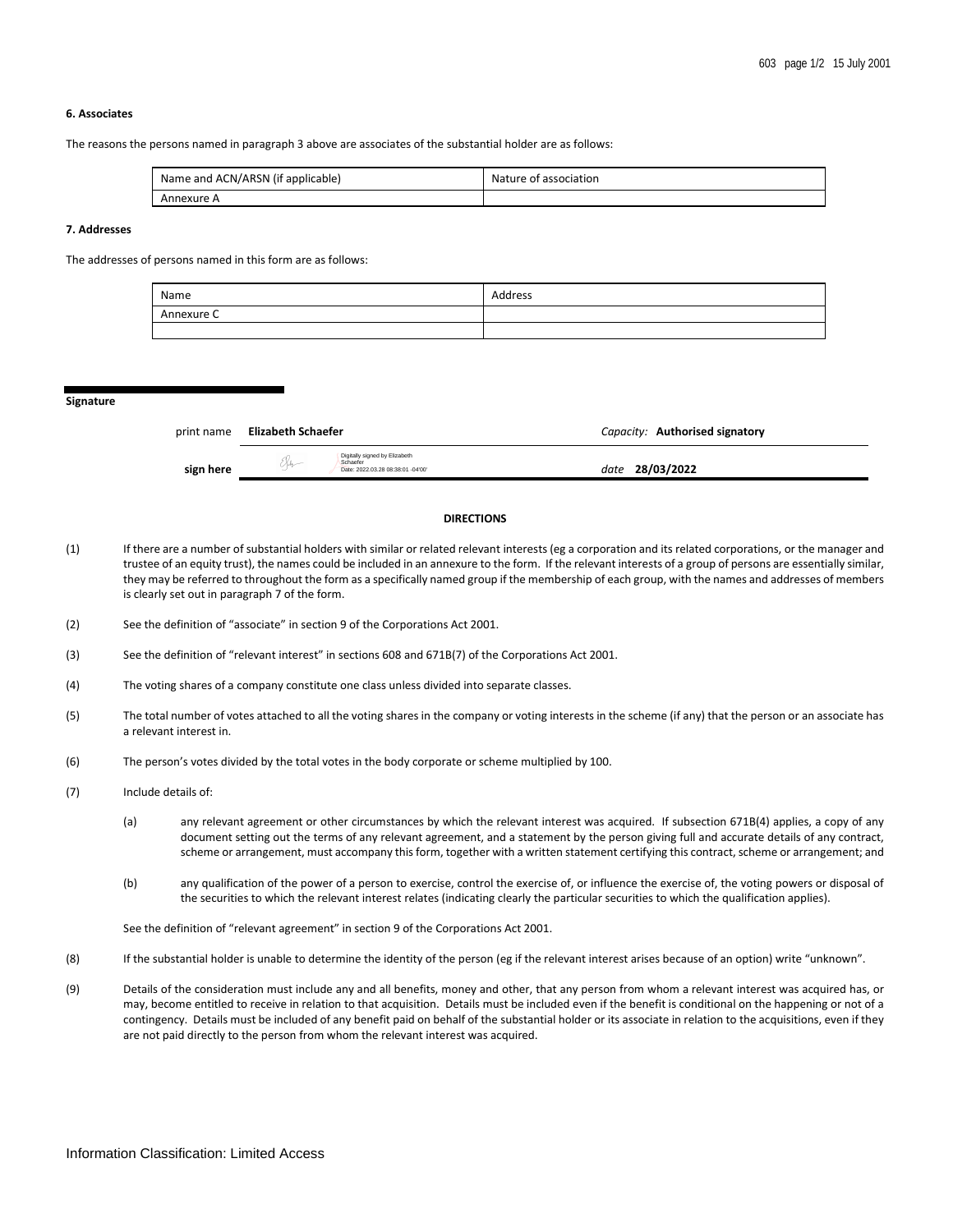#### **This is Annexure A referred to in Form 603 Notice of initial substantial holder**

Digitally signed by Elizabeth Schaefer Date: 2022.03.28 08:38:35 -04'00'

**\_\_\_\_\_\_\_\_\_\_\_\_\_\_\_\_\_\_\_\_\_\_\_\_\_\_\_\_\_\_\_\_\_\_\_\_\_\_ 28 March 2022 Elizabeth Schaefer Authorised Signatory**

**3. Details of relevant interests 4. Details of present registered holders 6. Associates**

| Holder of relevant interest<br>(Section 3, 4 and 6) | Nature of Relevant Interest<br>(Section 3)                                                                                                                                                                                                              | <b>Registered Holder of securities</b><br>(Section 4) | Person Entitled to be registered as holder<br>(Section 4) | Class and number of Securities<br>(Section 3 and 4) |           | Nature of Association<br>(Section 6)                        |
|-----------------------------------------------------|---------------------------------------------------------------------------------------------------------------------------------------------------------------------------------------------------------------------------------------------------------|-------------------------------------------------------|-----------------------------------------------------------|-----------------------------------------------------|-----------|-------------------------------------------------------------|
| STATE STREET GLOBAL ADVISORS TRUST COMPANY          | Power to control the exercise of a right to vote<br>attached to securities and/or the power to dispose of<br>securities as investment manager or trustee                                                                                                | Bank of New York Mellon                               | n/a                                                       | Ordinary                                            | 16,118    | Subsidiary of State<br><b>Street Corporation</b>            |
| STATE STREET GLOBAL ADVISORS TRUST COMPANY          | Power to control the exercise of a right to vote<br>attached to securities and/or the power to dispose of<br>securities as investment manager or trustee                                                                                                | Northern Trust Company                                | n/a                                                       | Ordinary                                            | 2,476,302 | Subsidiary of State<br><b>Street Corporation</b>            |
| STATE STREET GLOBAL ADVISORS TRUST COMPANY          | Power to control the exercise of a right to vote<br>attached to securities and/or the power to dispose of<br>securities as investment manager or trustee                                                                                                | State Street Bank and Trust Co                        | n/a                                                       | Ordinary                                            |           | 5,902,317 Subsidiary of State<br><b>Street Corporation</b>  |
| STATE STREET GLOBAL ADVISORS TRUST COMPANY          | Power to control the exercise of a right to vote<br>attached to securities and/or the power to dispose of<br>securities as investment manager or trustee                                                                                                | JPMorgan AG                                           | n/a                                                       | Ordinary                                            | 142,555   | Subsidiary of State<br><b>Street Corporation</b>            |
| STATE STREET GLOBAL ADVISORS TRUST COMPANY          | Power to control the exercise of a right to vote<br>attached to securities and/or the power to dispose of<br>securities as investment manager or trustee                                                                                                | The Bank of New York Mellon                           | n/a                                                       | Ordinary                                            |           | 258,833 Subsidiary of State<br><b>Street Corporation</b>    |
| SSGA FUNDS MANAGEMENT, INC.                         | Power to control the exercise of a right to vote<br>attached to securities and/or the power to dispose of<br>securities as investment manager or trustee                                                                                                | State Street Bank and Trust Co                        | n/a                                                       | Ordinary                                            |           | 1,749,419 Subsidiary of State<br><b>Street Corporation</b>  |
| STATE STREET GLOBAL ADVISORS EUROPE LIMITED         | Power to control the exercise of a right to vote<br>attached to securities and/or the power to dispose of<br>ecurities as investment manager or trustee                                                                                                 | Bank of New York Mellon                               | n/a                                                       | Ordinary                                            |           | 43,712 Subsidiary of State<br><b>Street Corporation</b>     |
| STATE STREET GLOBAL ADVISORS EUROPE LIMITED         | Power to control the exercise of a right to vote<br>attached to securities and/or the power to dispose of<br>securities as investment manager or trustee                                                                                                | State Street Bank and Trust Co                        | n/a                                                       | Ordinary                                            | 189,402   | Subsidiary of State<br><b>Street Corporation</b>            |
| STATE STREET GLOBAL ADVISORS EUROPE LIMITED         | Power to control the exercise of a right to vote<br>attached to securities and/or the power to dispose of<br>securities as investment manager or trustee                                                                                                | Citibank NA                                           | n/a                                                       | Ordinary                                            |           | 1,614,329 Subsidiary of State<br><b>Street Corporation</b>  |
| STATE STREET GLOBAL ADVISORS EUROPE LIMITED         | Power to control the exercise of a right to vote<br>attached to securities and/or the power to dispose of<br>ecurities as investment manager or trustee                                                                                                 | Amalgamated Bank Of New York                          | n/a                                                       | Ordinary                                            |           | 109,230 Subsidiary of State<br><b>Street Corporation</b>    |
| STATE STREET GLOBAL ADVISORS LIMITED                | Power to control the exercise of a right to vote<br>attached to securities and/or the power to dispose of<br>securities as investment manager or trustee                                                                                                | State Street Bank and Trust Co                        | n/a                                                       | Ordinary                                            | 482,384   | Subsidiary of State<br><b>Street Corporation</b>            |
| STATE STREET GLOBAL ADVISORS LIMITED                | Power to control the exercise of a right to vote<br>attached to securities and/or the power to dispose of<br>securities as investment manager or trustee                                                                                                | JPMorgan AG                                           | n/a                                                       | Ordinary                                            |           | 347,085 Subsidiary of State<br><b>Street Corporation</b>    |
| STATE STREET GLOBAL ADVISORS LIMITED                | Power to control the exercise of a right to vote<br>attached to securities and/or the power to dispose of<br>securities as investment manager or trustee                                                                                                | The Bank of New York Mellon                           | n/a                                                       | Ordinary                                            |           | 242,553 Subsidiary of State<br><b>Street Corporation</b>    |
| STATE STREET GLOBAL ADVISORS LIMITED                | Power to control the exercise of a right to vote<br>attached to securities and/or the power to dispose of<br>securities as investment manager or trustee                                                                                                | UBS AG                                                | n/a                                                       | Ordinary                                            |           | 20,240 Subsidiary of State<br><b>Street Corporation</b>     |
| STATE STREET GLOBAL ADVISORS, AUSTRALIA,<br>LIMITED | Power to control the exercise of a right to vote<br>attached to securities and/or the power to dispose of<br>securities as investment manager or trustee                                                                                                | Northern Trust Company                                | n/a                                                       | Ordinary                                            |           | 5,342,469 Subsidiary of State<br><b>Street Corporation</b>  |
| STATE STREET GLOBAL ADVISORS, AUSTRALIA,<br>LIMITED | Power to control the exercise of a right to vote<br>attached to securities and/or the power to dispose of<br>securities as investment manager or trustee                                                                                                | State Street Bank and Trust Co                        | n/a                                                       | Ordinary                                            |           | 12,970,716 Subsidiary of State<br><b>Street Corporation</b> |
| STATE STREET GLOBAL ADVISORS, AUSTRALIA,<br>LIMITED | Power to control the exercise of a right to vote<br>attached to securities and/or the power to dispose of<br>securities as investment manager or trustee                                                                                                | JPMorgan AG                                           | n/a                                                       | Ordinary                                            | 2,264,956 | Subsidiary of State<br><b>Street Corporation</b>            |
| STATE STREET GLOBAL ADVISORS, AUSTRALIA,<br>LIMITED | Power to control the exercise of a right to vote<br>attached to securities and/or the power to dispose of<br>securities as investment manager or trustee                                                                                                | <b>BNP Paribas</b>                                    | n/a                                                       | Ordinary                                            | 33,438    | Subsidiary of State<br><b>Street Corporation</b>            |
| STATE STREET GLOBAL ADVISORS, AUSTRALIA,<br>LIMITED | Power to control the exercise of a right to vote<br>attached to securities and/or the power to dispose of<br>securities as investment manager or trustee                                                                                                | Citibank NA                                           | n/a                                                       | Ordinary                                            | 66,355    | Subsidiary of State<br><b>Street Corporation</b>            |
| STATE STREET GLOBAL ADVISORS, AUSTRALIA,<br>LIMITED | Power to control the exercise of a right to vote<br>attached to securities and/or the power to dispose of<br>securities as investment manager or trustee                                                                                                | National Australian Bank LTD                          | n/a                                                       | Ordinary                                            | 38,055    | Subsidiary of State<br><b>Street Corporation</b>            |
| STATE STREET GLOBAL ADVISORS (JAPAN) CO., LTD.      | Power to control the exercise of a right to vote<br>attached to securities and/or the power to dispose of<br>securities as investment manager or trustee                                                                                                | Brown Brothers Harriman and Co                        | n/a                                                       | Ordinary                                            |           | 114,422 Subsidiary of State<br><b>Street Corporation</b>    |
| STATE STREET BANK AND TRUST COMPANY                 | For Lent securities:                                                                                                                                                                                                                                    | ALLIANCE BERNSTEIN                                    | ALLIANCE BERNSTEIN                                        | Ordinary                                            |           | 8,758 Subsidiary of State<br><b>Street Corporation</b>      |
|                                                     | Relevant interest under section 608(8A) being the<br>holder of securities subject to an obligation to return<br>under a securities lending agreement. State Street<br>Bank and Trust Company has lent the securities and<br>retains a relevant interest |                                                       |                                                           |                                                     |           |                                                             |
| STATE STREET BANK AND TRUST COMPANY                 | For Lent securities:                                                                                                                                                                                                                                    | AWARE SUPER PTY LTD AS TRUSTEE OF THE                 | AWARE SUPER PTY LTD AS TRUSTEE OF THE                     | Ordinary                                            |           | 2,485,825 Subsidiary of State                               |
|                                                     | Relevant interest under section 608(8A) being the<br>holder of securities subject to an obligation to return<br>under a securities lending agreement. State Street<br>Bank and Trust Company has lent the securities and<br>etains a relevant interest  | AWARE SUPER                                           | AWARE SUPER                                               |                                                     |           | <b>Street Corporation</b>                                   |
| STATE STREET BANK AND TRUST COMPANY                 | For Lent securities:                                                                                                                                                                                                                                    | CALSTRS                                               | CALSTRS                                                   | Ordinary                                            |           | 21,396 Subsidiary of State                                  |
|                                                     | Relevant interest under section 608(8A) being the<br>holder of securities subject to an obligation to return<br>under a securities lending agreement. State Street<br>Bank and Trust Company has lent the securities and<br>etains a relevant interest  |                                                       |                                                           |                                                     |           | <b>Street Corporation</b>                                   |

**Class and number of Securities**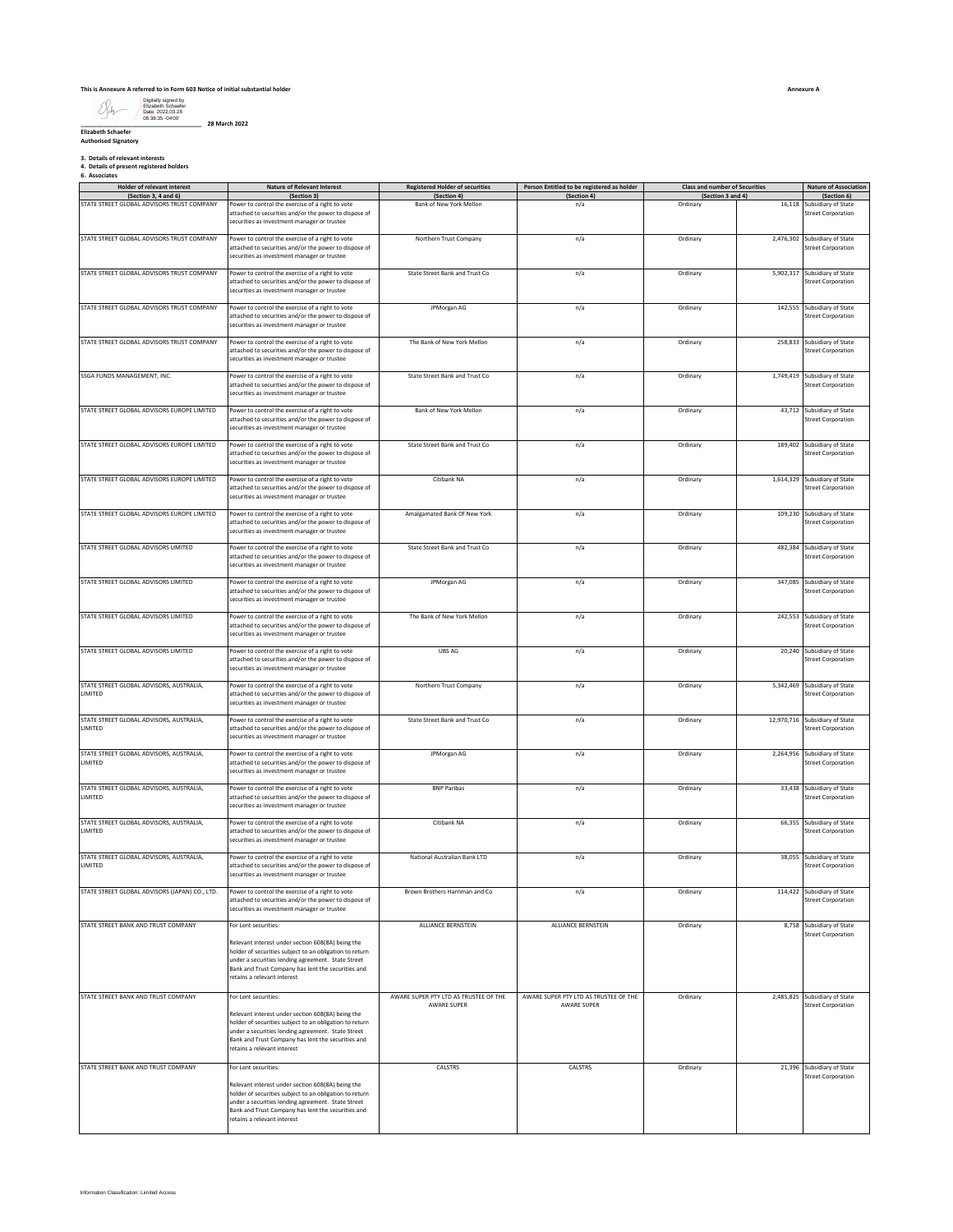| STATE STREET BANK AND TRUST COMPANY | For Lent securities:<br>Relevant interest under section 608(8A) being the<br>holder of securities subject to an obligation to return<br>under a securities lending agreement. State Street<br>Bank and Trust Company has lent the securities and<br>retains a relevant interest | DIMENSIONAL FUND ADVISORS                                     | DIMENSIONAL FUND ADVISORS                              | Ordinary | 35.060  | Subsidiary of State<br><b>Street Corporation</b>         |
|-------------------------------------|---------------------------------------------------------------------------------------------------------------------------------------------------------------------------------------------------------------------------------------------------------------------------------|---------------------------------------------------------------|--------------------------------------------------------|----------|---------|----------------------------------------------------------|
| STATE STREET BANK AND TRUST COMPANY | For Lent securities:<br>Relevant interest under section 608(8A) being the<br>holder of securities subject to an obligation to return<br>under a securities lending agreement. State Street<br>Bank and Trust Company has lent the securities and<br>retains a relevant interest | LOS ANGELES COUNTY EMPLOYEES RETIREMENT<br><b>ASSOCIATION</b> | LOS ANGELES COUNTY EMPLOYEES<br>RETIREMENT ASSOCIATION | Ordinary |         | 234,429 Subsidiary of State<br><b>Street Corporation</b> |
| STATE STREET BANK AND TRUST COMPANY | For Lent securities:<br>Relevant interest under section 608(8A) being the<br>holder of securities subject to an obligation to return<br>under a securities lending agreement. State Street<br>Bank and Trust Company has lent the securities and<br>retains a relevant interest | MANAGED PENSION FUNDS LIMITED                                 | MANAGED PENSION FUNDS LIMITED                          | Ordinary | 458,264 | Subsidiary of State<br><b>Street Corporation</b>         |
| STATE STREET BANK AND TRUST COMPANY | For Lent securities:<br>Relevant interest under section 608(8A) being the<br>holder of securities subject to an obligation to return<br>under a securities lending agreement. State Street<br>Bank and Trust Company has lent the securities and<br>retains a relevant interest | RETAIL EMPLOYEES SUPERANNUATION TRUST                         | RETAIL EMPLOYEES SUPERANNUATION TRUST                  | Ordinary |         | 167,620 Subsidiary of State<br><b>Street Corporation</b> |
| STATE STREET BANK AND TRUST COMPANY | For Lent securities:<br>Relevant interest under section 608(8A) being the<br>holder of securities subject to an obligation to return<br>under a securities lending agreement. State Street<br>Bank and Trust Company has lent the securities and<br>retains a relevant interest | SEA1                                                          | SEA1                                                   | Ordinary |         | 1,102 Subsidiary of State<br><b>Street Corporation</b>   |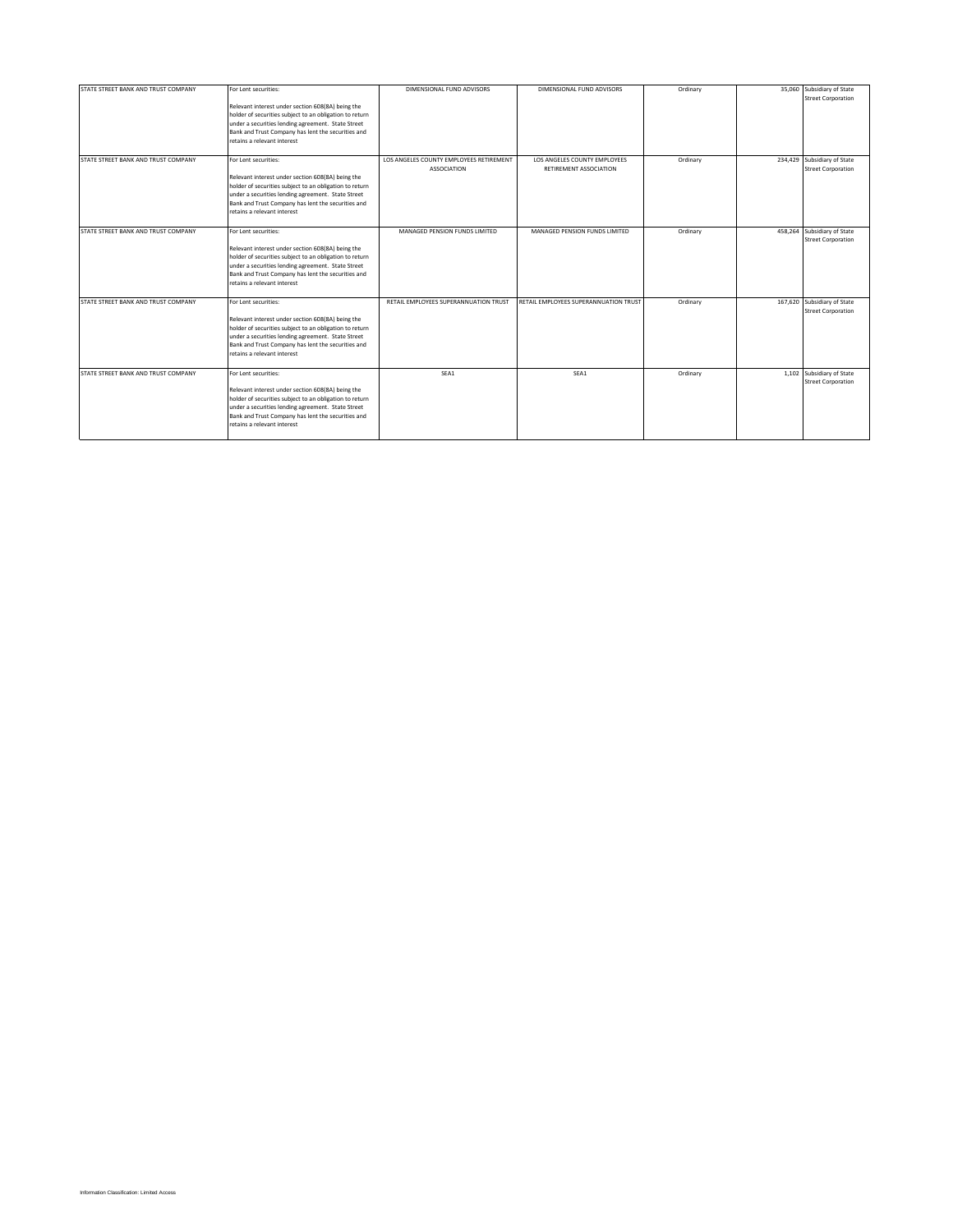**This is Annexure B referred to in Form 603 Notice of initial substantial holder**<br>
Elizabeth Schaefer<br> **Elizabeth Schaefer**<br> **Elizabeth Schaefer**<br> **COLOGER:** 2022.03.28 Digitally signed by Elizabeth Schaefer Date: 2022.03.28 08:39:13 -04'00'

**\_\_\_\_\_\_\_\_\_\_\_\_\_\_\_\_\_\_\_\_\_\_\_\_\_\_\_\_\_\_\_\_\_\_\_\_\_\_ 28 March 2022**

**Elizabeth Schaefer Authorised Signatory**

**5. Consideration**

| <b>Holder of relevant interest</b>               | <b>Date of Acquisition</b> | <b>Nature of transaction</b>       | Consideration | <b>Class and number of Securities affected</b> |           |
|--------------------------------------------------|----------------------------|------------------------------------|---------------|------------------------------------------------|-----------|
| STATE STREET GLOBAL ADVISORS, INC.               |                            | 10-Dec-2021 In Specie Contribution | n/a           | Ordinary                                       | 1,650     |
|                                                  |                            |                                    |               |                                                |           |
| STATE STREET GLOBAL ADVISORS, INC.               |                            | 23-Dec-2021 In Specie Contribution |               | n/a Ordinary                                   | 4,081     |
| STATE STREET GLOBAL ADVISORS. INC.               |                            | 02-Feb-2022 In Specie Contribution | n/a           | Ordinary                                       | 978       |
| STATE STREET GLOBAL ADVISORS, INC.               |                            | 15-Feb-2022 In Specie Contribution | n/a           | Ordinary                                       | 978       |
|                                                  |                            |                                    |               |                                                |           |
| STATE STREET GLOBAL ADVISORS, INC.               |                            | 24-Feb-2022 In Specie Contribution | n/a           | Ordinary                                       | 1,304     |
| STATE STREET GLOBAL ADVISORS, INC.               |                            | 19-Jan-2022 In Specie Contribution | n/a           | Ordinary                                       | 6,815     |
| STATE STREET GLOBAL ADVISORS, INC.               | 31-Jan-2022 Purchase       |                                    | 4.82          | Ordinary                                       | 34,385    |
|                                                  |                            |                                    |               |                                                |           |
| STATE STREET GLOBAL ADVISORS, INC.               |                            | 31-Jan-2022 In Specie Contribution | n/a           | Ordinary                                       | 984       |
| STATE STREET GLOBAL ADVISORS, INC.               | 09-Mar-2022 Purchase       |                                    | 5.12          | Ordinary                                       | 105,258   |
| STATE STREET GLOBAL ADVISORS, INC.               |                            |                                    |               |                                                | 978       |
|                                                  |                            | 05-Jan-2022 In Specie Contribution | n/a           | Ordinary                                       |           |
| STATE STREET GLOBAL ADVISORS, INC.               | 28-Feb-2022 Purchase       |                                    | 5.14          | Ordinary                                       | 42,672    |
| STATE STREET GLOBAL ADVISORS, INC.               | 28-Feb-2022 Purchase       |                                    |               | 5.12 Ordinary                                  | 722       |
|                                                  |                            |                                    |               |                                                |           |
| STATE STREET GLOBAL ADVISORS, INC.               |                            | 16-Nov-2021 In Specie Contribution | n/a           | Ordinary                                       | 1,928     |
| STATE STREET GLOBAL ADVISORS, INC.               |                            | 18-Nov-2021 In Specie Contribution | n/a           | Ordinary                                       | 990       |
| STATE STREET GLOBAL ADVISORS, INC.               | 19-Nov-2021 Purchase       |                                    | 4.83          | Ordinary                                       | 41,394    |
|                                                  |                            |                                    |               |                                                |           |
| STATE STREET GLOBAL ADVISORS, INC.               |                            | 29-Nov-2021 In Specie Contribution | n/a           | Ordinary                                       | 1,980     |
| STATE STREET GLOBAL ADVISORS, INC.               |                            | 30-Nov-2021 In Specie Contribution | n/a           | Ordinary                                       | 1,980     |
| STATE STREET GLOBAL ADVISORS, INC.               | 08-Dec-2021 Purchase       |                                    | 5.08          | Ordinary                                       | 49,628    |
|                                                  |                            |                                    |               |                                                |           |
| STATE STREET GLOBAL ADVISORS, INC.               |                            | 08-Dec-2021 In Specie Contribution | n/a           | Ordinary                                       | 990       |
| STATE STREET GLOBAL ADVISORS, INC.               |                            | 16-Dec-2021 In Specie Contribution | n/a           | Ordinary                                       | 990       |
| STATE STREET GLOBAL ADVISORS, INC.               | 17-Dec-2021 Purchase       |                                    | 5.17          | Ordinary                                       | 33,580    |
|                                                  |                            |                                    |               |                                                |           |
| STATE STREET GLOBAL ADVISORS, INC.               | 17-Dec-2021 Purchase       |                                    |               | 5.16 Ordinary                                  | 59,376    |
| STATE STREET GLOBAL ADVISORS, INC.               | 17-Dec-2021 Purchase       |                                    | 5.21          | Ordinary                                       | 26,966    |
| STATE STREET GLOBAL ADVISORS, INC.               |                            | 21-Dec-2021 In Specie Contribution | n/a           | Ordinary                                       | 3,749     |
|                                                  |                            |                                    |               |                                                |           |
| STATE STREET GLOBAL ADVISORS, INC.               | 30-Dec-2021 Purchase       |                                    | 5.08          | Ordinary                                       | 6,576     |
| STATE STREET GLOBAL ADVISORS, INC.               | 31-Dec-2021 Purchase       |                                    | 5.05          | Ordinary                                       | 2,812     |
| STATE STREET GLOBAL ADVISORS, INC.               |                            | 31-Dec-2021 In Specie Contribution | n/a           | Ordinary                                       | 1,962     |
|                                                  |                            |                                    |               |                                                |           |
| STATE STREET GLOBAL ADVISORS, INC.               | 04-Jan-2022 Purchase       |                                    | 5.10          | Ordinary                                       | 20,111    |
| STATE STREET GLOBAL ADVISORS, INC.               |                            | 06-Jan-2022 In Specie Contribution | n/a           | Ordinary                                       | 8,080     |
|                                                  |                            |                                    |               |                                                |           |
| STATE STREET GLOBAL ADVISORS, INC.               | 07-Jan-2022 Purchase       |                                    | 5.04          | Ordinary                                       | 63,586    |
| STATE STREET GLOBAL ADVISORS, INC.               |                            | 07-Jan-2022 In Specie Contribution | n/a           | Ordinary                                       | 5,053     |
| STATE STREET GLOBAL ADVISORS, INC.               | 12-Jan-2022 Purchase       |                                    | 4.93          | Ordinary                                       | 24,337    |
|                                                  |                            |                                    |               |                                                |           |
| STATE STREET GLOBAL ADVISORS, INC.               |                            | 12-Jan-2022 In Specie Contribution | n/a           | Ordinary                                       | 978       |
| STATE STREET GLOBAL ADVISORS, INC.               |                            | 17-Jan-2022 In Specie Contribution | n/a           | Ordinary                                       | 2,314,286 |
| STATE STREET GLOBAL ADVISORS, INC.               |                            | 20-Jan-2022 In Specie Contribution | n/a           | Ordinary                                       | 1,304     |
|                                                  |                            |                                    |               |                                                |           |
| STATE STREET GLOBAL ADVISORS, INC.               | 25-Jan-2022 Purchase       |                                    | 4.74          | Ordinary                                       | 29,366    |
| STATE STREET GLOBAL ADVISORS, INC.               | 25-Jan-2022 Purchase       |                                    | 4.85          | Ordinary                                       | 9,706     |
| STATE STREET GLOBAL ADVISORS, INC.               | 25-Jan-2022 Purchase       |                                    | 4.74          | Ordinary                                       | 50,333    |
|                                                  |                            |                                    |               |                                                |           |
| STATE STREET GLOBAL ADVISORS, INC.               | 27-Jan-2022 Purchase       |                                    | 4.86          | Ordinary                                       | 8,354     |
| STATE STREET GLOBAL ADVISORS, INC.               |                            | 07-Feb-2022 In Specie Contribution | n/a           | Ordinary                                       | 1,630     |
| STATE STREET GLOBAL ADVISORS, INC.               |                            | 11-Feb-2022 In Specie Contribution | n/a           | Ordinary                                       | 489       |
|                                                  |                            |                                    |               |                                                |           |
| STATE STREET GLOBAL ADVISORS, INC.               |                            | 25-Feb-2022 In Specie Contribution | n/a           | Ordinary                                       | 978       |
| STATE STREET GLOBAL ADVISORS, INC.               | 04-Mar-2022 Purchase       |                                    | 5.07          | Ordinary                                       | 84,157    |
| STATE STREET GLOBAL ADVISORS, INC.               | 10-Mar-2022 Purchase       |                                    | 5.18          | Ordinary                                       | 132,916   |
|                                                  |                            |                                    |               |                                                |           |
| STATE STREET GLOBAL ADVISORS, INC.               | 10-Mar-2022 Purchase       |                                    | 5.15          | Ordinary                                       | 86,724    |
| STATE STREET GLOBAL ADVISORS, AUSTRALIA, LIMITED |                            | 11-Nov-2021 In Specie Contribution | n/a           | Ordinary                                       | 272,315   |
|                                                  | 10-Dec-2021 Purchase       |                                    |               |                                                | 177,091   |
| STATE STREET GLOBAL ADVISORS, AUSTRALIA, LIMITED |                            |                                    |               | 5.03 Ordinary                                  |           |
| STATE STREET GLOBAL ADVISORS, AUSTRALIA, LIMITED | 20-Dec-2021 Purchase       |                                    | 5.13          | Ordinary                                       | 5,471     |
| STATE STREET GLOBAL ADVISORS, AUSTRALIA, LIMITED | 29-Dec-2021 Purchase       |                                    | 5.14          | Ordinary                                       | 1,348     |
| STATE STREET GLOBAL ADVISORS, AUSTRALIA, LIMITED | 19-Jan-2022 Purchase       |                                    | 4.97          | Ordinary                                       | 12,681    |
|                                                  |                            |                                    |               |                                                |           |
| STATE STREET GLOBAL ADVISORS, AUSTRALIA, LIMITED | 28-Feb-2022 Purchase       |                                    | 5.14          | Ordinary                                       | 137.437   |
| STATE STREET GLOBAL ADVISORS, AUSTRALIA, LIMITED | 28-Feb-2022 Purchase       |                                    |               | 5.12 Ordinary                                  | 14,437    |
|                                                  |                            |                                    |               | n/a Ordinary                                   | 1,409,070 |
| STATE STREET GLOBAL ADVISORS, AUSTRALIA, LIMITED |                            | 15-Nov-2021 In Specie Contribution |               |                                                |           |
| STATE STREET GLOBAL ADVISORS, AUSTRALIA, LIMITED | 17-Nov-2021 Purchase       |                                    | 4.76          | Ordinary                                       | 11,579    |
| STATE STREET GLOBAL ADVISORS, AUSTRALIA, LIMITED |                            | 22-Nov-2021 In Specie Contribution | n/a           | Ordinary                                       | 110,921   |
| STATE STREET GLOBAL ADVISORS, AUSTRALIA, LIMITED |                            |                                    | 4.87          | Ordinary                                       |           |
|                                                  | 30-Nov-2021 Purchase       |                                    |               |                                                | 6,206     |
| STATE STREET GLOBAL ADVISORS, AUSTRALIA, LIMITED | 30-Nov-2021 Purchase       |                                    |               | 4.84 Ordinary                                  | 14,482    |
| STATE STREET GLOBAL ADVISORS, AUSTRALIA, LIMITED | 08-Dec-2021 Purchase       |                                    |               | 5.10 Ordinary                                  | 268,450   |
| STATE STREET GLOBAL ADVISORS, AUSTRALIA, LIMITED |                            |                                    |               |                                                | 68,153    |
|                                                  | 08-Dec-2021 Purchase       |                                    | 5.10          | Ordinary                                       |           |
| STATE STREET GLOBAL ADVISORS, AUSTRALIA, LIMITED |                            | 15-Dec-2021 In Specie Contribution | n/a           | Ordinary                                       | 34,298    |
| STATE STREET GLOBAL ADVISORS, AUSTRALIA, LIMITED | 17-Dec-2021 Purchase       |                                    | 5.17          | Ordinary                                       | 451,949   |
|                                                  |                            | 06-Jan-2022 In Specie Contribution |               |                                                |           |
| STATE STREET GLOBAL ADVISORS, AUSTRALIA, LIMITED |                            |                                    |               | n/a Ordinary                                   | 20,436    |
| STATE STREET GLOBAL ADVISORS, AUSTRALIA, LIMITED |                            | 07-Jan-2022 In Specie Contribution | n/a           | Ordinary                                       | 3,936     |
| STATE STREET GLOBAL ADVISORS, AUSTRALIA, LIMITED | 13-Jan-2022 Purchase       |                                    | 4.93          | Ordinary                                       | 21,725    |
|                                                  |                            |                                    |               |                                                |           |
| STATE STREET GLOBAL ADVISORS, AUSTRALIA, LIMITED | 24-Jan-2022 Purchase       |                                    | 4.87          | Ordinary                                       | 25,849    |
| STATE STREET GLOBAL ADVISORS, AUSTRALIA, LIMITED | 25-Jan-2022 Purchase       |                                    | 4.74          | Ordinary                                       | 55,197    |
| STATE STREET GLOBAL ADVISORS, AUSTRALIA, LIMITED | 25-Jan-2022 Purchase       |                                    |               | 4.93 Ordinary                                  | 44,063    |
|                                                  |                            |                                    |               |                                                |           |
| STATE STREET GLOBAL ADVISORS, AUSTRALIA, LIMITED | 25-Jan-2022 Purchase       |                                    | 4.93          | Ordinary                                       | 23,911    |
| STATE STREET GLOBAL ADVISORS, AUSTRALIA, LIMITED | 25-Jan-2022 Purchase       |                                    | 4.93          | Ordinary                                       | 23,147    |
| STATE STREET GLOBAL ADVISORS, AUSTRALIA, LIMITED | 25-Jan-2022 Purchase       |                                    | 4.93          | Ordinary                                       | 21,972    |
|                                                  |                            |                                    |               |                                                |           |
| STATE STREET GLOBAL ADVISORS, AUSTRALIA, LIMITED | 25-Jan-2022 Purchase       |                                    | 4.93          | Ordinary                                       | 18,416    |
| STATE STREET GLOBAL ADVISORS, AUSTRALIA, LIMITED | 25-Jan-2022 Purchase       |                                    |               | 4.93 Ordinary                                  | 18,387    |
|                                                  |                            |                                    |               |                                                |           |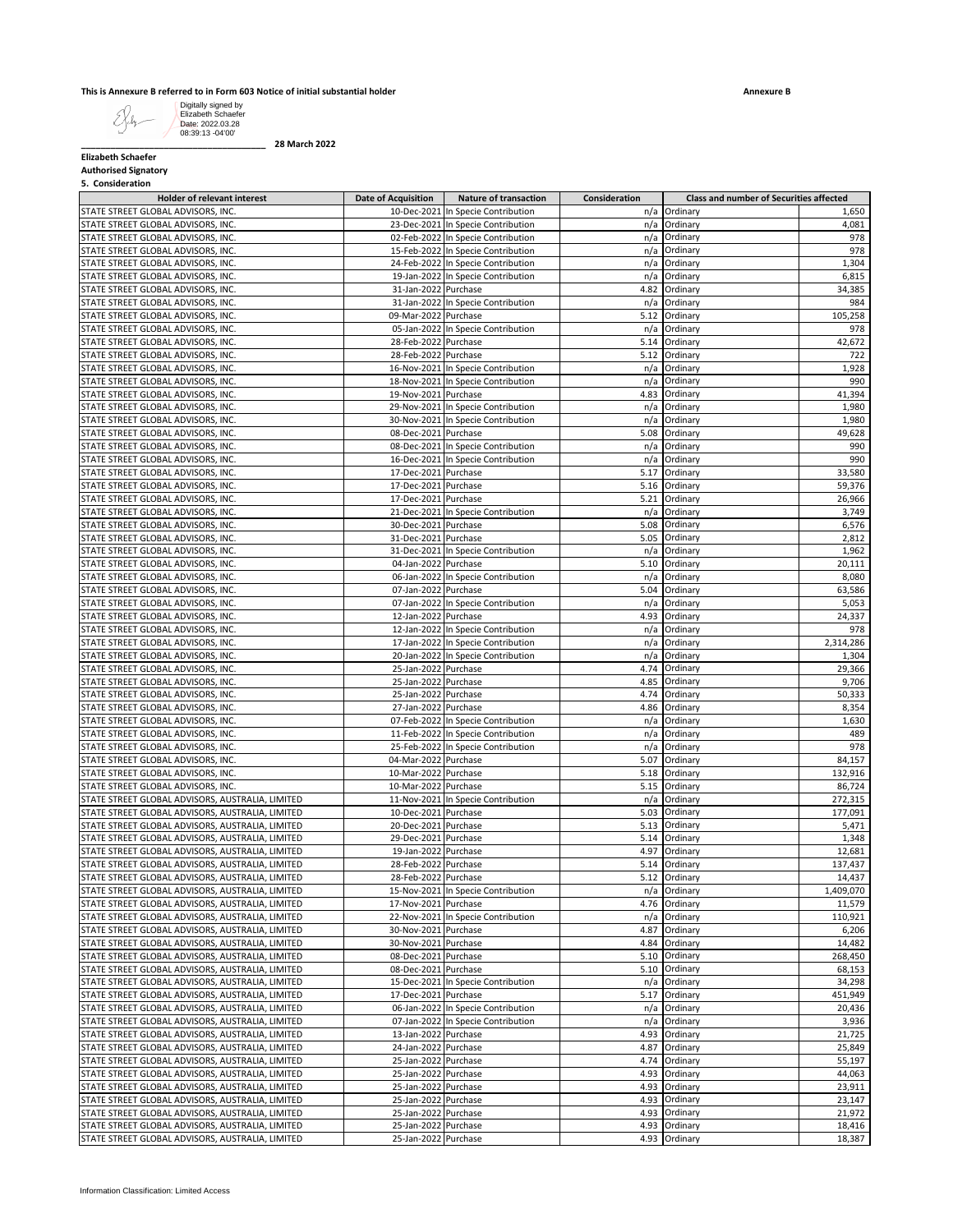| STATE STREET GLOBAL ADVISORS, AUSTRALIA, LIMITED | 25-Jan-2022 Purchase |                                                                  |      | 4.93 Ordinary | 18,116       |
|--------------------------------------------------|----------------------|------------------------------------------------------------------|------|---------------|--------------|
| STATE STREET GLOBAL ADVISORS, AUSTRALIA, LIMITED | 25-Jan-2022 Purchase |                                                                  | 4.93 | Ordinary      | 16,720       |
| STATE STREET GLOBAL ADVISORS, AUSTRALIA, LIMITED | 25-Jan-2022 Purchase |                                                                  | 4.93 | Ordinary      | 16,290       |
| STATE STREET GLOBAL ADVISORS, AUSTRALIA, LIMITED |                      |                                                                  |      | Ordinary      |              |
|                                                  | 25-Jan-2022 Purchase |                                                                  | 4.93 |               | 15,958       |
| STATE STREET GLOBAL ADVISORS, AUSTRALIA, LIMITED | 25-Jan-2022 Purchase |                                                                  | 4.93 | Ordinary      | 11,421       |
| STATE STREET GLOBAL ADVISORS, AUSTRALIA, LIMITED | 25-Jan-2022 Purchase |                                                                  | 4.93 | Ordinary      | 7,331        |
| STATE STREET GLOBAL ADVISORS, AUSTRALIA, LIMITED | 25-Jan-2022 Purchase |                                                                  | 4.93 | Ordinary      | 6,599        |
| STATE STREET GLOBAL ADVISORS, AUSTRALIA, LIMITED | 25-Jan-2022 Purchase |                                                                  | 4.93 | Ordinary      | 4,860        |
| STATE STREET GLOBAL ADVISORS, AUSTRALIA, LIMITED | 25-Jan-2022 Purchase |                                                                  | 4.93 | Ordinary      | 4,548        |
| STATE STREET GLOBAL ADVISORS, AUSTRALIA, LIMITED | 25-Jan-2022 Purchase |                                                                  | 4.93 | Ordinary      | 3,656        |
| STATE STREET GLOBAL ADVISORS, AUSTRALIA, LIMITED | 25-Jan-2022 Purchase |                                                                  | 4.93 | Ordinary      | 3,102        |
| STATE STREET GLOBAL ADVISORS, AUSTRALIA, LIMITED | 25-Jan-2022 Purchase |                                                                  | 4.93 | Ordinary      | 2,934        |
|                                                  |                      |                                                                  |      |               |              |
| STATE STREET GLOBAL ADVISORS, AUSTRALIA, LIMITED | 25-Jan-2022          | Purchase                                                         | 4.93 | Ordinary      | 1,964        |
| STATE STREET GLOBAL ADVISORS, AUSTRALIA, LIMITED | 25-Jan-2022 Purchase |                                                                  | 4.93 | Ordinary      | 1,522        |
| STATE STREET GLOBAL ADVISORS, AUSTRALIA, LIMITED | 25-Jan-2022 Purchase |                                                                  | 4.93 | Ordinary      | 1,089        |
| STATE STREET GLOBAL ADVISORS, AUSTRALIA, LIMITED | 25-Jan-2022 Purchase |                                                                  | 4.93 | Ordinary      | 1,057        |
| STATE STREET GLOBAL ADVISORS, AUSTRALIA, LIMITED | 25-Jan-2022 Purchase |                                                                  | 4.93 | Ordinary      | 1,010        |
| STATE STREET GLOBAL ADVISORS, AUSTRALIA, LIMITED | 25-Jan-2022 Purchase |                                                                  | 4.93 | Ordinary      | 549          |
| STATE STREET GLOBAL ADVISORS, AUSTRALIA, LIMITED | 25-Jan-2022          | Purchase                                                         | 4.93 | Ordinary      | 511          |
| STATE STREET GLOBAL ADVISORS, AUSTRALIA, LIMITED | 25-Jan-2022 Purchase |                                                                  | 4.93 | Ordinary      | 489          |
|                                                  |                      |                                                                  |      |               |              |
| STATE STREET GLOBAL ADVISORS, AUSTRALIA, LIMITED | 25-Jan-2022 Purchase |                                                                  | 4.94 | Ordinary      | 217          |
| STATE STREET GLOBAL ADVISORS, AUSTRALIA, LIMITED | 25-Jan-2022 Purchase |                                                                  | 4.93 | Ordinary      | 179          |
| STATE STREET GLOBAL ADVISORS, AUSTRALIA, LIMITED | 25-Jan-2022 Purchase |                                                                  | 4.97 | Ordinary      | 102          |
| STATE STREET GLOBAL ADVISORS, AUSTRALIA, LIMITED |                      | 01-Feb-2022 In Specie Contribution                               | n/a  | Ordinary      | 8,442        |
| STATE STREET GLOBAL ADVISORS, AUSTRALIA, LIMITED | 09-Feb-2022 Purchase |                                                                  | 4.96 | Ordinary      | 1,018        |
| STATE STREET GLOBAL ADVISORS, AUSTRALIA, LIMITED | 16-Feb-2022 Purchase |                                                                  | 4.94 | Ordinary      | 33,368       |
| STATE STREET GLOBAL ADVISORS, AUSTRALIA, LIMITED | 18-Feb-2022 Purchase |                                                                  | 5.01 | Ordinary      | 11,155       |
|                                                  |                      |                                                                  |      |               |              |
| STATE STREET GLOBAL ADVISORS, AUSTRALIA, LIMITED |                      | 21-Feb-2022 In Specie Contribution                               | n/a  | Ordinary      | 2,917        |
| STATE STREET GLOBAL ADVISORS, AUSTRALIA, LIMITED |                      | 04-Mar-2022 In Specie Contribution                               | n/a  | Ordinary      | 161,847      |
| STATE STREET GLOBAL ADVISORS, AUSTRALIA, LIMITED | 07-Mar-2022 Purchase |                                                                  | 5.04 | Ordinary      | 9,255        |
| STATE STREET GLOBAL ADVISORS, AUSTRALIA, LIMITED | 08-Mar-2022 Purchase |                                                                  | 5.07 | Ordinary      | 4,848        |
| STATE STREET GLOBAL ADVISORS, AUSTRALIA, LIMITED | 10-Mar-2022 Purchase |                                                                  | 5.17 | Ordinary      | 71,159       |
| STATE STREET GLOBAL ADVISORS, AUSTRALIA, LIMITED | 10-Mar-2022 Purchase |                                                                  | 5.18 | Ordinary      | 12,249       |
| STATE STREET GLOBAL ADVISORS, AUSTRALIA, LIMITED | 11-Mar-2022 Purchase |                                                                  | 5.13 | Ordinary      | 1,987        |
| STATE STREET GLOBAL ADVISORS, AUSTRALIA, LIMITED | 11-Mar-2022 Purchase |                                                                  | 5.13 | Ordinary      | 446,564      |
|                                                  |                      |                                                                  |      |               |              |
| STATE STREET GLOBAL ADVISORS LIMITED             | 05-Jan-2022 Purchase |                                                                  |      | 5.14 Ordinary | 2,810        |
| STATE STREET GLOBAL ADVISORS LIMITED             | 17-Nov-2021 Purchase |                                                                  | 4.76 | Ordinary      | 1,188        |
| STATE STREET GLOBAL ADVISORS LIMITED             | 19-Nov-2021 Purchase |                                                                  | 4.83 | Ordinary      | 1,269        |
| STATE STREET GLOBAL ADVISORS LIMITED             | 01-Dec-2021 Purchase |                                                                  | 4.85 | Ordinary      | 4,764        |
| STATE STREET GLOBAL ADVISORS LIMITED             | 02-Dec-2021 Purchase |                                                                  | 4.82 | Ordinary      | 2,382        |
| STATE STREET GLOBAL ADVISORS LIMITED             | 14-Dec-2021 Purchase |                                                                  | 5.23 | Ordinary      | 1,581        |
| STATE STREET GLOBAL ADVISORS LIMITED             | 10-Jan-2022 Purchase |                                                                  | 5.00 | Ordinary      | 1,503        |
|                                                  |                      |                                                                  |      |               |              |
| STATE STREET GLOBAL ADVISORS LIMITED             | 25-Jan-2022          | Purchase                                                         | 4.93 | Ordinary      | 4,690        |
| STATE STREET GLOBAL ADVISORS LIMITED             | 25-Jan-2022 Purchase |                                                                  | 4.93 | Ordinary      | 3,694        |
| STATE STREET GLOBAL ADVISORS LIMITED             | 25-Jan-2022 Purchase |                                                                  | 4.93 | Ordinary      | 1,762        |
| STATE STREET GLOBAL ADVISORS LIMITED             | 25-Jan-2022 Purchase |                                                                  | 4.93 | Ordinary      | 1,663        |
| STATE STREET GLOBAL ADVISORS LIMITED             | 25-Jan-2022 Purchase |                                                                  | 4.93 | Ordinary      | 1,366        |
| STATE STREET GLOBAL ADVISORS LIMITED             | 25-Jan-2022 Purchase |                                                                  | 4.93 | Ordinary      | 768          |
| STATE STREET GLOBAL ADVISORS LIMITED             | 25-Jan-2022 Purchase |                                                                  | 4.93 | Ordinary      | 729          |
| STATE STREET GLOBAL ADVISORS LIMITED             | 25-Jan-2022 Purchase |                                                                  | 4.93 | Ordinary      | 665          |
|                                                  |                      |                                                                  |      |               |              |
| STATE STREET GLOBAL ADVISORS LIMITED             | 25-Jan-2022 Purchase |                                                                  | 4.93 | Ordinary      | 401          |
| STATE STREET GLOBAL ADVISORS LIMITED             | 03-Feb-2022 Purchase |                                                                  | 4.90 | Ordinary      | 1,405        |
| STATE STREET GLOBAL ADVISORS LIMITED             |                      | 22-Feb-2022 In Specie Contribution                               | n/a  | Ordinary      | $\mathbf{1}$ |
| STATE STREET GLOBAL ADVISORS EUROPE LIMITED      |                      | 24-Nov-2021 In Specie Contribution                               |      | n/a Ordinary  | 1,923        |
| STATE STREET GLOBAL ADVISORS EUROPE LIMITED      |                      | 01-Dec-2021 In Specie Contribution                               |      | n/a Ordinary  | 1,589,741    |
| STATE STREET GLOBAL ADVISORS EUROPE LIMITED      | 25-Jan-2022 Purchase |                                                                  |      | 4.93 Ordinary | 24,588       |
| STATE STREET GLOBAL ADVISORS EUROPE LIMITED      | 25-Jan-2022 Purchase |                                                                  |      | 4.93 Ordinary | 7,347        |
| STATE STREET GLOBAL ADVISORS EUROPE LIMITED      | 25-Jan-2022 Purchase |                                                                  |      | 4.93 Ordinary | 1,094        |
|                                                  | 25-Jan-2022 Purchase |                                                                  |      | 4.93 Ordinary |              |
| STATE STREET GLOBAL ADVISORS EUROPE LIMITED      |                      |                                                                  |      |               | 308          |
| STATE STREET GLOBAL ADVISORS (JAPAN) CO., LTD.   | 31-Jan-2022 Purchase |                                                                  |      | 4.82 Ordinary | 12,605       |
| STATE STREET BANK AND TRUST COMPANY              |                      | 03-Dec-2021 Lending securities under a<br>securities loan to THE |      | n/a Ordinary  | 8,758        |
|                                                  |                      | <b>MORGAN STANLEY</b>                                            |      |               |              |
|                                                  |                      |                                                                  |      |               |              |
|                                                  |                      | GROUP-Refer Part A of                                            |      |               |              |
|                                                  |                      | Annexure D                                                       |      |               |              |
|                                                  |                      |                                                                  |      |               |              |
| STATE STREET BANK AND TRUST COMPANY              |                      | 12-Nov-2021 Return of securities under                           |      | n/a Ordinary  | (273, 304)   |
|                                                  |                      |                                                                  |      |               |              |
|                                                  |                      | a securities loan by THE                                         |      |               |              |
|                                                  |                      | MACQUARIE GROUP- Refer                                           |      |               |              |
|                                                  |                      | Part A of Annexure D                                             |      |               |              |
|                                                  |                      |                                                                  |      |               |              |
|                                                  |                      |                                                                  |      |               |              |
|                                                  |                      |                                                                  |      |               |              |
| STATE STREET BANK AND TRUST COMPANY              |                      | 30-Nov-2021 Lending securities under a                           |      | n/a Ordinary  | 389,867      |
|                                                  |                      | securities loan to THE                                           |      |               |              |
|                                                  |                      | MACQUARIE GROUP- Refer                                           |      |               |              |
|                                                  |                      | Part A of Annexure D                                             |      |               |              |
|                                                  |                      |                                                                  |      |               |              |
|                                                  |                      |                                                                  |      |               |              |
|                                                  |                      |                                                                  |      |               |              |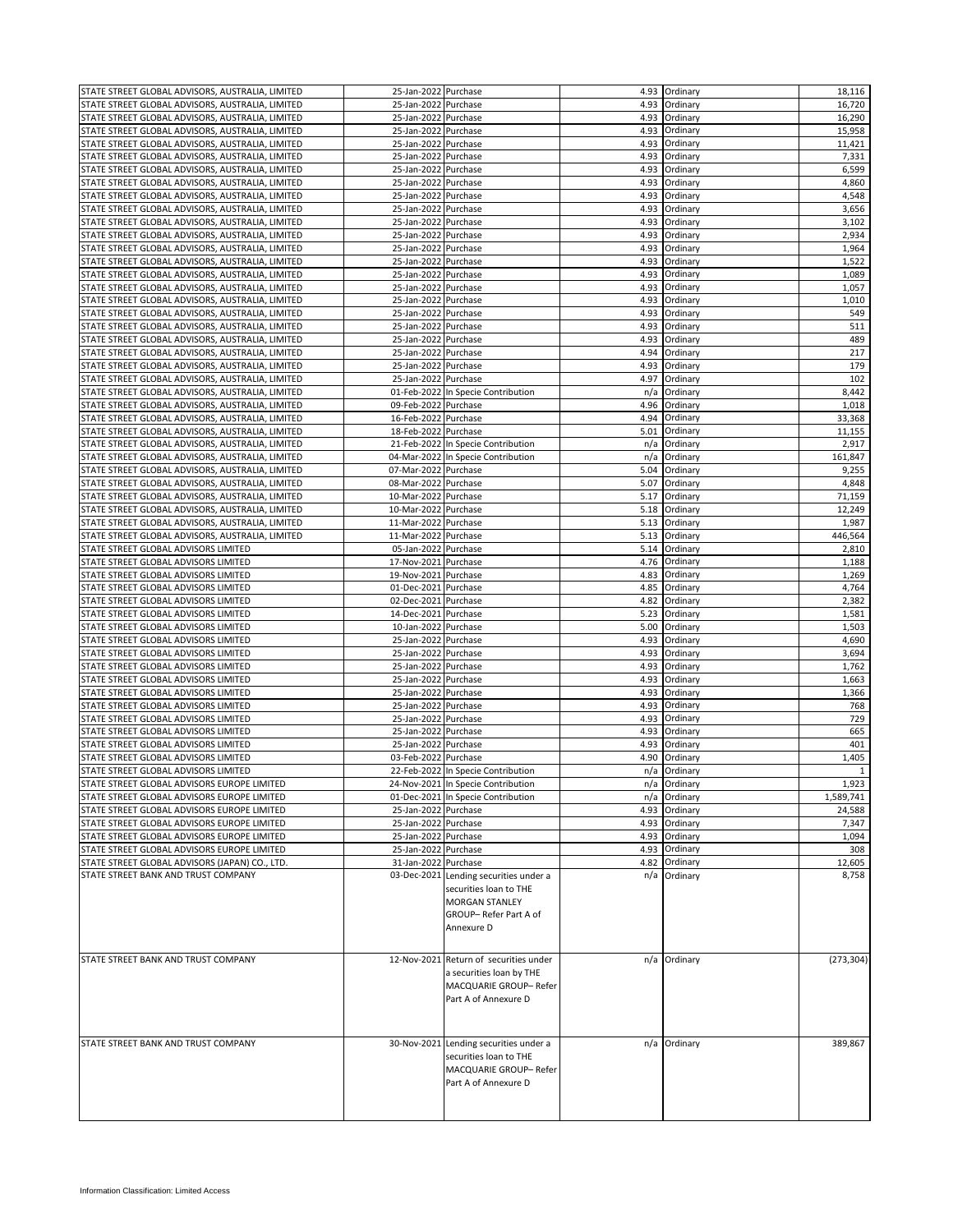| STATE STREET BANK AND TRUST COMPANY | 14-Dec-2021 Lending securities under a<br>securities loan to THE<br>MACQUARIE GROUP-Refer<br>Part A of Annexure D         | n/a Ordinary | 19,493    |
|-------------------------------------|---------------------------------------------------------------------------------------------------------------------------|--------------|-----------|
| STATE STREET BANK AND TRUST COMPANY | 11-Feb-2022 Lending securities under a<br>securities loan to THE<br>MACQUARIE GROUP- Refer<br>Part A of Annexure D        | n/a Ordinary | 53,066    |
| STATE STREET BANK AND TRUST COMPANY | 16-Feb-2022 Lending securities under a<br>securities loan to THE<br>MACQUARIE GROUP- Refer<br>Part A of Annexure D        | n/a Ordinary | 26,000    |
| STATE STREET BANK AND TRUST COMPANY | 18-Feb-2022 Return of securities under<br>a securities loan by THE<br>MACQUARIE GROUP- Refer<br>Part A of Annexure D      | n/a Ordinary | (679,000) |
| STATE STREET BANK AND TRUST COMPANY | 22-Feb-2022 Return of securities under<br>a securities loan by THE<br>MACQUARIE GROUP- Refer<br>Part A of Annexure D      | n/a Ordinary | (437,000) |
| STATE STREET BANK AND TRUST COMPANY | 24-Feb-2022 Lending securities under a<br>securities loan to THE<br>MACQUARIE GROUP- Refer<br>Part A of Annexure D        | n/a Ordinary | 1,123,358 |
| STATE STREET BANK AND TRUST COMPANY | 04-Mar-2022 Lending securities under a<br>securities loan to THE<br>MACQUARIE GROUP-Refer<br>Part A of Annexure D         | n/a Ordinary | 16,698    |
| STATE STREET BANK AND TRUST COMPANY | 07-Mar-2022 Lending securities under a<br>securities loan to THE<br>MACQUARIE GROUP-Refer<br>Part A of Annexure D         | n/a Ordinary | 37,000    |
| STATE STREET BANK AND TRUST COMPANY | 08-Mar-2022 Lending securities under a<br>securities loan to THE<br>MACQUARIE GROUP- Refer<br>Part A of Annexure D        | n/a Ordinary | 473,628   |
| STATE STREET BANK AND TRUST COMPANY | 09-Mar-2022 Lending securities under a<br>securities loan to THE<br>MACQUARIE GROUP-Refer<br>Part A of Annexure D         | n/a Ordinary | 17,030    |
| STATE STREET BANK AND TRUST COMPANY | 24-Feb-2022 Lending securities under a<br>securities loan to THE<br>MORGAN STANLEY<br>GROUP-Refer Part A of<br>Annexure D | n/a Ordinary | 7,558     |
| STATE STREET BANK AND TRUST COMPANY | 07-Mar-2022 Lending securities under a<br>securities loan to THE<br>MORGAN STANLEY<br>GROUP-Refer Part A of<br>Annexure D | n/a Ordinary | 13,838    |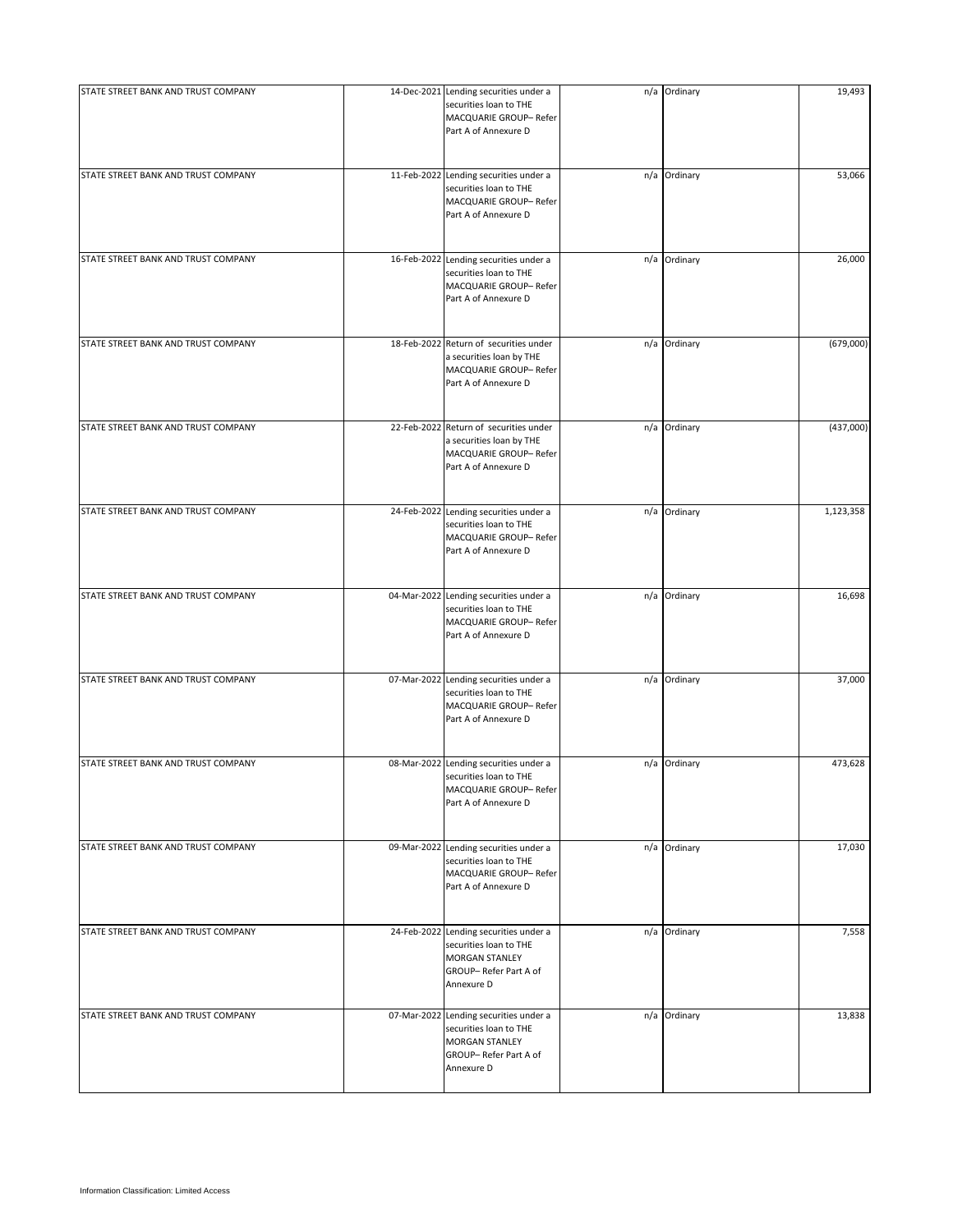| STATE STREET BANK AND TRUST COMPANY | 07-Mar-2022 Lending securities under a<br>securities loan to THE<br>MORGAN STANLEY<br>GROUP-Refer Part A of<br>Annexure D           | n/a Ordinary | 35,060       |
|-------------------------------------|-------------------------------------------------------------------------------------------------------------------------------------|--------------|--------------|
| STATE STREET BANK AND TRUST COMPANY | 10-Dec-2021 Lending securities under a<br>securities loan to THE BANK<br>OF AMERICA GROUP- Refer<br>Part A of Annexure D            | n/a Ordinary | 30,000       |
| STATE STREET BANK AND TRUST COMPANY | 12-Jan-2022 Lending securities under a<br>securities loan to THE BANK<br>OF AMERICA GROUP- Refer<br>Part A of Annexure D            | n/a Ordinary | 7,941        |
| STATE STREET BANK AND TRUST COMPANY | 13-Jan-2022 Lending securities under a<br>securities loan to THE BANK<br>OF AMERICA GROUP- Refer<br>Part A of Annexure D            | n/a Ordinary | 64,299       |
| STATE STREET BANK AND TRUST COMPANY | 19-Jan-2022 Return of securities under<br>a securities loan by THE<br><b>BANK OF AMERICA</b><br>GROUP-Refer Part A of<br>Annexure D | n/a Ordinary | (12, 383)    |
| STATE STREET BANK AND TRUST COMPANY | 21-Jan-2022 Lending securities under a<br>securities loan to THE BANK<br>OF AMERICA GROUP- Refer<br>Part A of Annexure D            | n/a Ordinary | 12,383       |
| STATE STREET BANK AND TRUST COMPANY | 24-Jan-2022 Lending securities under a<br>securities loan to THE BANK<br>OF AMERICA GROUP- Refer<br>Part A of Annexure D            | n/a Ordinary | 522          |
| STATE STREET BANK AND TRUST COMPANY | 14-Feb-2022 Lending securities under a<br>securities loan to THE BANK<br>OF AMERICA GROUP- Refer<br>Part A of Annexure D            | n/a Ordinary | 16,760       |
| STATE STREET BANK AND TRUST COMPANY | 24-Feb-2022 Lending securities under a<br>securities loan to THE BANK<br>OF AMERICA GROUP- Refer<br>Part A of Annexure D            | n/a Ordinary | 28,524       |
| STATE STREET BANK AND TRUST COMPANY | 07-Mar-2022 Lending securities under a<br>securities loan to THE BANK<br>OF AMERICA GROUP- Refer<br>Part A of Annexure D            | n/a Ordinary | 27,515       |
| STATE STREET BANK AND TRUST COMPANY | 08-Mar-2022 Lending securities under a<br>securities loan to THE BANK<br>OF AMERICA GROUP- Refer<br>Part A of Annexure D            | n/a Ordinary | 58,868       |
| STATE STREET BANK AND TRUST COMPANY | 15-Nov-2021 Lending securities under a<br>securities loan to THE BANK<br>OF AMERICA GROUP- Refer<br>Part A of Annexure D            | n/a Ordinary | $\mathbf{1}$ |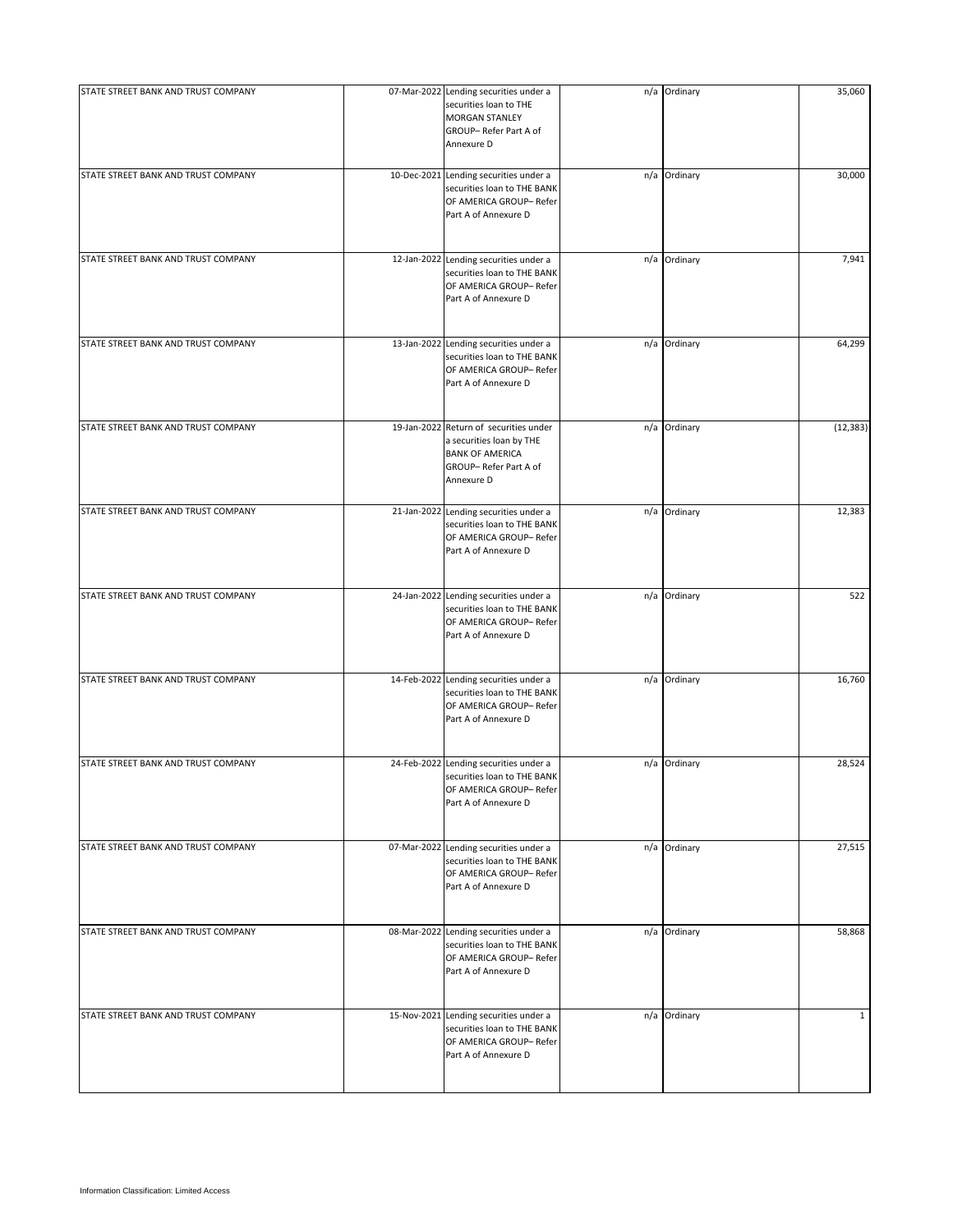| STATE STREET BANK AND TRUST COMPANY | 12-Jan-2022 Lending securities under a<br>securities loan to THE BANK<br>OF AMERICA GROUP- Refer<br>Part A of Annexure D            | n/a Ordinary | 314,405    |
|-------------------------------------|-------------------------------------------------------------------------------------------------------------------------------------|--------------|------------|
| STATE STREET BANK AND TRUST COMPANY | 13-Jan-2022 Lending securities under a<br>securities loan to THE BANK<br>OF AMERICA GROUP- Refer<br>Part A of Annexure D            | n/a Ordinary | 136,879    |
| STATE STREET BANK AND TRUST COMPANY | 18-Jan-2022 Return of securities under<br>a securities loan by THE<br><b>BANK OF AMERICA</b><br>GROUP-Refer Part A of<br>Annexure D | n/a Ordinary | (1)        |
| STATE STREET BANK AND TRUST COMPANY | 19-Jan-2022 Return of securities under<br>a securities loan by THE<br><b>BANK OF AMERICA</b><br>GROUP-Refer Part A of<br>Annexure D | n/a Ordinary | (96, 200)  |
| STATE STREET BANK AND TRUST COMPANY | 21-Jan-2022 Return of securities under<br>a securities loan by THE<br><b>BANK OF AMERICA</b><br>GROUP-Refer Part A of<br>Annexure D | n/a Ordinary | (34, 120)  |
| STATE STREET BANK AND TRUST COMPANY | 24-Jan-2022 Return of securities under<br>a securities loan by THE<br><b>BANK OF AMERICA</b><br>GROUP-Refer Part A of<br>Annexure D | n/a Ordinary | (14, 608)  |
| STATE STREET BANK AND TRUST COMPANY | 27-Jan-2022 Return of securities under<br>a securities loan by THE<br><b>BANK OF AMERICA</b><br>GROUP-Refer Part A of<br>Annexure D | n/a Ordinary | (86, 100)  |
| STATE STREET BANK AND TRUST COMPANY | 31-Jan-2022 Return of securities under<br>a securities loan by THE<br><b>BANK OF AMERICA</b><br>GROUP-Refer Part A of<br>Annexure D | n/a Ordinary | (46)       |
| STATE STREET BANK AND TRUST COMPANY | 14-Feb-2022 Lending securities under a<br>securities loan to THE BANK<br>OF AMERICA GROUP- Refer<br>Part A of Annexure D            | n/a Ordinary | 46         |
| STATE STREET BANK AND TRUST COMPANY | 24-Feb-2022 Lending securities under a<br>securities loan to THE BANK<br>OF AMERICA GROUP- Refer<br>Part A of Annexure D            | n/a Ordinary | 6,979      |
| STATE STREET BANK AND TRUST COMPANY | 15-Nov-2021 Lending securities under a<br>securities loan to THE<br>MORGAN STANLEY<br>GROUP-Refer Part A of<br>Annexure D           | n/a Ordinary | 4,059      |
| STATE STREET BANK AND TRUST COMPANY | 16-Nov-2021 Return of securities under<br>a securities loan by THE<br>MORGAN STANLEY<br>GROUP-Refer Part A of<br>Annexure D         | n/a Ordinary | (150, 257) |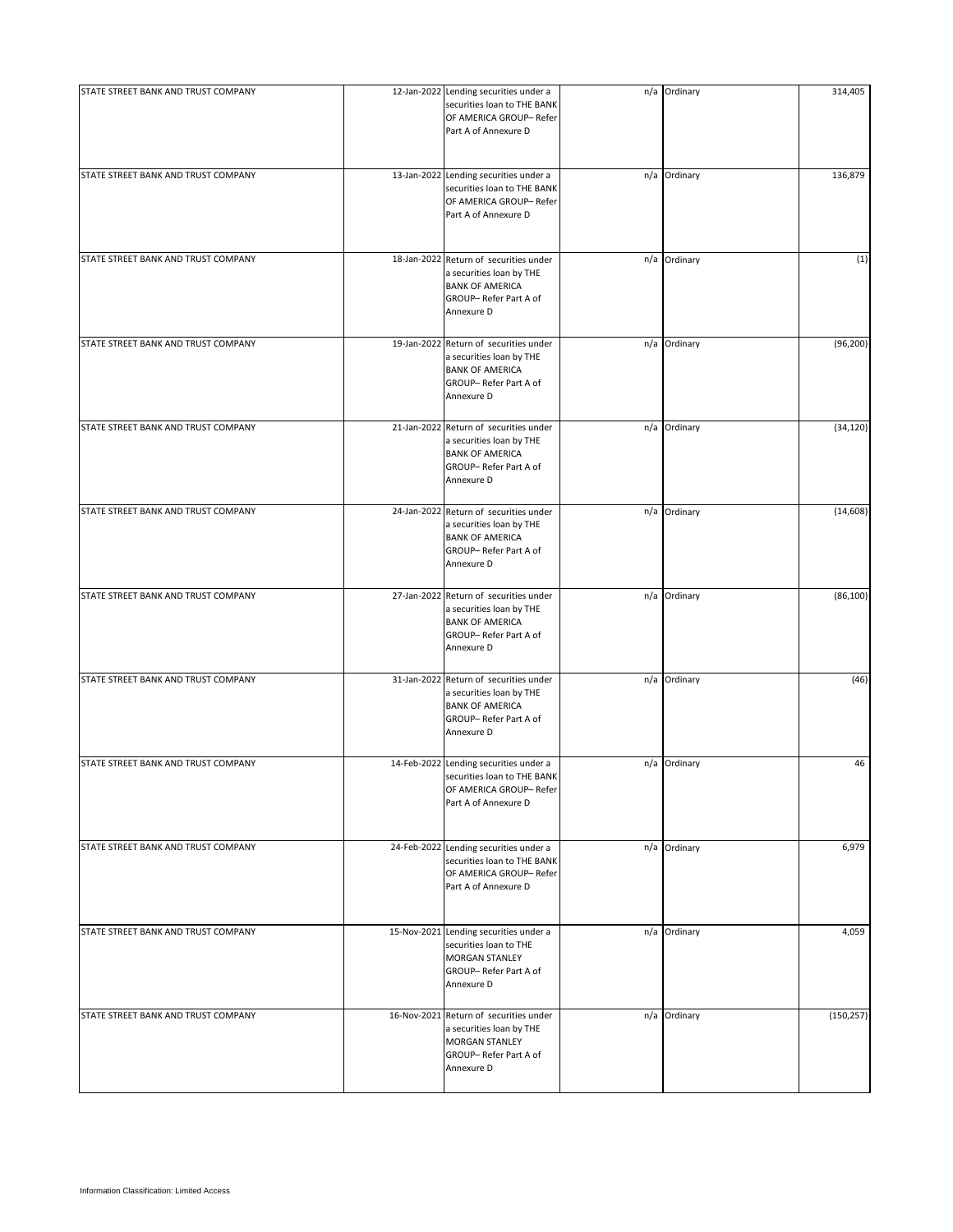| STATE STREET BANK AND TRUST COMPANY | 17-Nov-2021 Return of securities under<br>a securities loan by THE<br>MORGAN STANLEY<br>GROUP-Refer Part A of<br>Annexure D         | n/a Ordinary | (50,057)   |
|-------------------------------------|-------------------------------------------------------------------------------------------------------------------------------------|--------------|------------|
| STATE STREET BANK AND TRUST COMPANY | 18-Nov-2021 Return of securities under<br>a securities loan by THE<br>MORGAN STANLEY<br>GROUP-Refer Part A of<br>Annexure D         | n/a Ordinary | (85, 324)  |
| STATE STREET BANK AND TRUST COMPANY | 19-Nov-2021 Return of securities under<br>a securities loan by THE<br>MORGAN STANLEY<br>GROUP-Refer Part A of<br>Annexure D         | n/a Ordinary | (92, 255)  |
| STATE STREET BANK AND TRUST COMPANY | 29-Nov-2021 Lending securities under a<br>securities loan to THE<br>MORGAN STANLEY<br>GROUP-Refer Part A of<br>Annexure D           | n/a Ordinary | 85,156     |
| STATE STREET BANK AND TRUST COMPANY | 30-Nov-2021 Lending securities under a<br>securities loan to THE<br>MORGAN STANLEY<br>GROUP-Refer Part A of<br>Annexure D           | n/a Ordinary | 125,940    |
| STATE STREET BANK AND TRUST COMPANY | 01-Dec-2021 Lending securities under a<br>securities loan to THE<br>MORGAN STANLEY<br>GROUP-Refer Part A of<br>Annexure D           | n/a Ordinary | 171,217    |
| STATE STREET BANK AND TRUST COMPANY | 20-Jan-2022 Return of securities under<br>a securities loan by THE<br>MORGAN STANLEY<br>GROUP-Refer Part A of<br>Annexure D         | n/a Ordinary | (438, 414) |
| STATE STREET BANK AND TRUST COMPANY | 27-Jan-2022 Lending securities under a<br>securities loan to THE<br>MORGAN STANLEY<br>GROUP-Refer Part A of<br>Annexure D           | n/a Ordinary | 14,798     |
| STATE STREET BANK AND TRUST COMPANY | 28-Jan-2022 Lending securities under a<br>securities loan to THE<br>MORGAN STANLEY<br>GROUP-Refer Part A of<br>Annexure D           | n/a Ordinary | 172,343    |
| STATE STREET BANK AND TRUST COMPANY | 31-Jan-2022 Lending securities under a<br>securities loan to THE<br>MORGAN STANLEY<br>GROUP-Refer Part A of<br>Annexure D           | n/a Ordinary | 31,018     |
| STATE STREET BANK AND TRUST COMPANY | 13-Jan-2022 Lending securities under a<br>securities loan to THE BANK<br>OF AMERICA GROUP- Refer<br>Part A of Annexure D            | n/a Ordinary | 53,535     |
| STATE STREET BANK AND TRUST COMPANY | 24-Jan-2022 Return of securities under<br>a securities loan by THE<br><b>BANK OF AMERICA</b><br>GROUP-Refer Part A of<br>Annexure D | n/a Ordinary | (20, 614)  |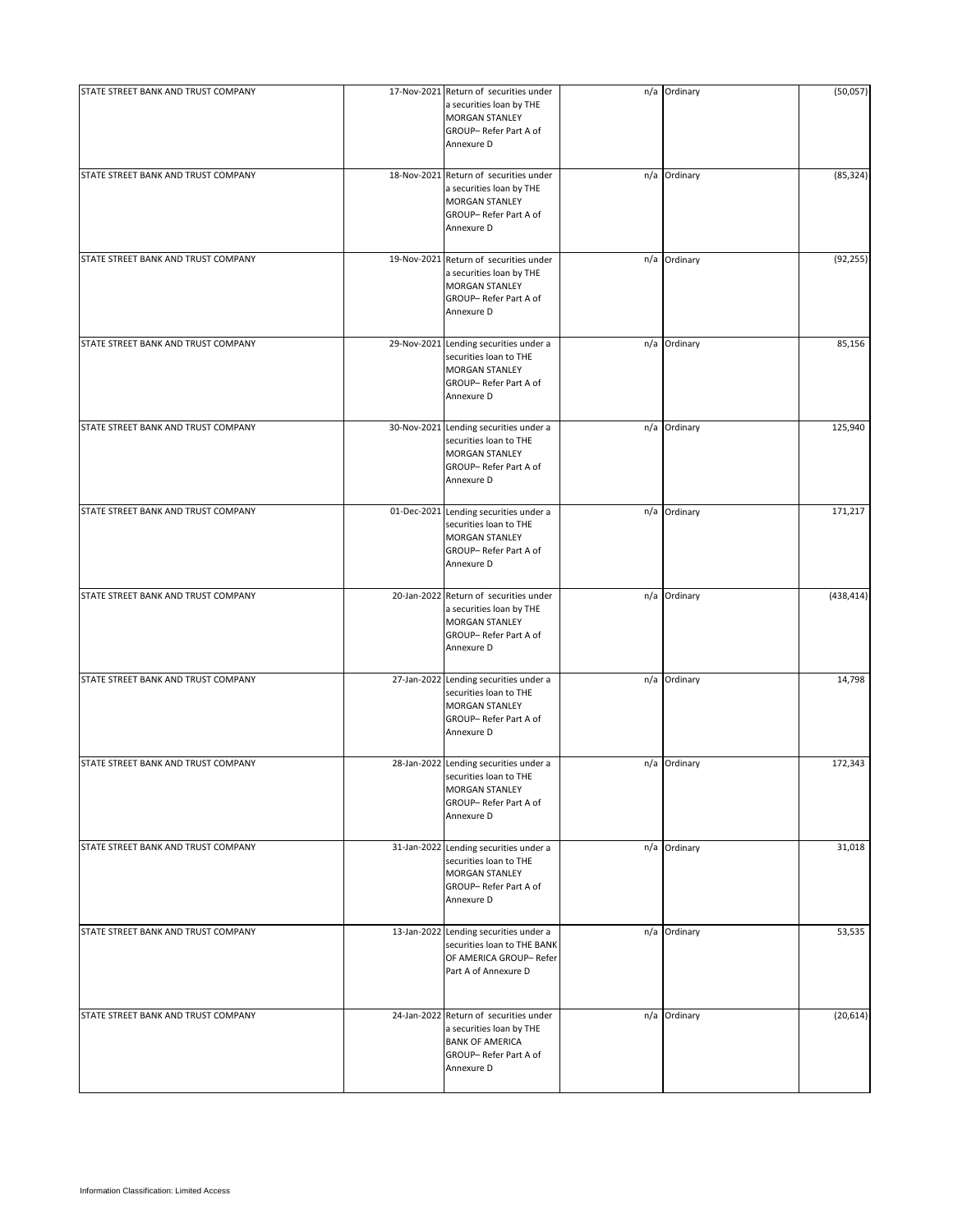| STATE STREET BANK AND TRUST COMPANY | 14-Feb-2022 Lending securities under a<br>securities loan to THE BANK<br>OF AMERICA GROUP- Refer<br>Part A of Annexure D            | n/a Ordinary | 2,582     |
|-------------------------------------|-------------------------------------------------------------------------------------------------------------------------------------|--------------|-----------|
| STATE STREET BANK AND TRUST COMPANY | 24-Feb-2022 Return of securities under<br>a securities loan by THE<br><b>BANK OF AMERICA</b><br>GROUP-Refer Part A of<br>Annexure D | n/a Ordinary | (35, 503) |
| STATE STREET BANK AND TRUST COMPANY | 18-Nov-2021 Return of securities under<br>a securities loan by THE<br><b>MORGAN STANLEY</b><br>GROUP-Refer Part A of<br>Annexure D  | n/a Ordinary | (25, 472) |
| STATE STREET BANK AND TRUST COMPANY | 01-Dec-2021 Lending securities under a<br>securities loan to THE<br>MORGAN STANLEY<br>GROUP-Refer Part A of<br>Annexure D           | n/a Ordinary | 2,993     |
| STATE STREET BANK AND TRUST COMPANY | 02-Dec-2021 Lending securities under a<br>securities loan to THE<br>MORGAN STANLEY<br>GROUP-Refer Part A of<br>Annexure D           | n/a Ordinary | 21,929    |
| STATE STREET BANK AND TRUST COMPANY | 31-Jan-2022 Return of securities under<br>a securities loan by THE<br>MORGAN STANLEY<br>GROUP-Refer Part A of<br>Annexure D         | n/a Ordinary | (34, 348) |
| STATE STREET BANK AND TRUST COMPANY | 28-Feb-2022 Return of securities under<br>a securities loan by THE<br>MORGAN STANLEY<br>GROUP-Refer Part A of<br>Annexure D         | n/a Ordinary | (18, 032) |
| STATE STREET BANK AND TRUST COMPANY | 08-Mar-2022 Lending securities under a<br>securities loan to THE<br>MACQUARIE GROUP- Refer<br>Part A of Annexure D                  | n/a Ordinary | 130,650   |
| STATE STREET BANK AND TRUST COMPANY | 09-Mar-2022 Lending securities under a<br>securities loan to THE<br>MACQUARIE GROUP- Refer<br>Part A of Annexure D                  | n/a Ordinary | 36,970    |
| STATE STREET BANK AND TRUST COMPANY | 15-Nov-2021 Lending securities under a<br>securities loan to THE<br>GOLDMAN SACHS GROUP-<br>Refer Part A of Annexure D              | n/a Ordinary | 16        |
| STATE STREET BANK AND TRUST COMPANY | 30-Dec-2021 Return of securities under<br>a securities loan by THE<br>GOLDMAN SACHS GROUP-<br>Refer Part A of Annexure D            | n/a Ordinary | (16)      |
| STATE STREET BANK AND TRUST COMPANY | 07-Mar-2022 Lending securities under a<br>securities loan to THE<br>MORGAN STANLEY<br>GROUP-Refer Part A of<br>Annexure D           | n/a Ordinary | 1,102     |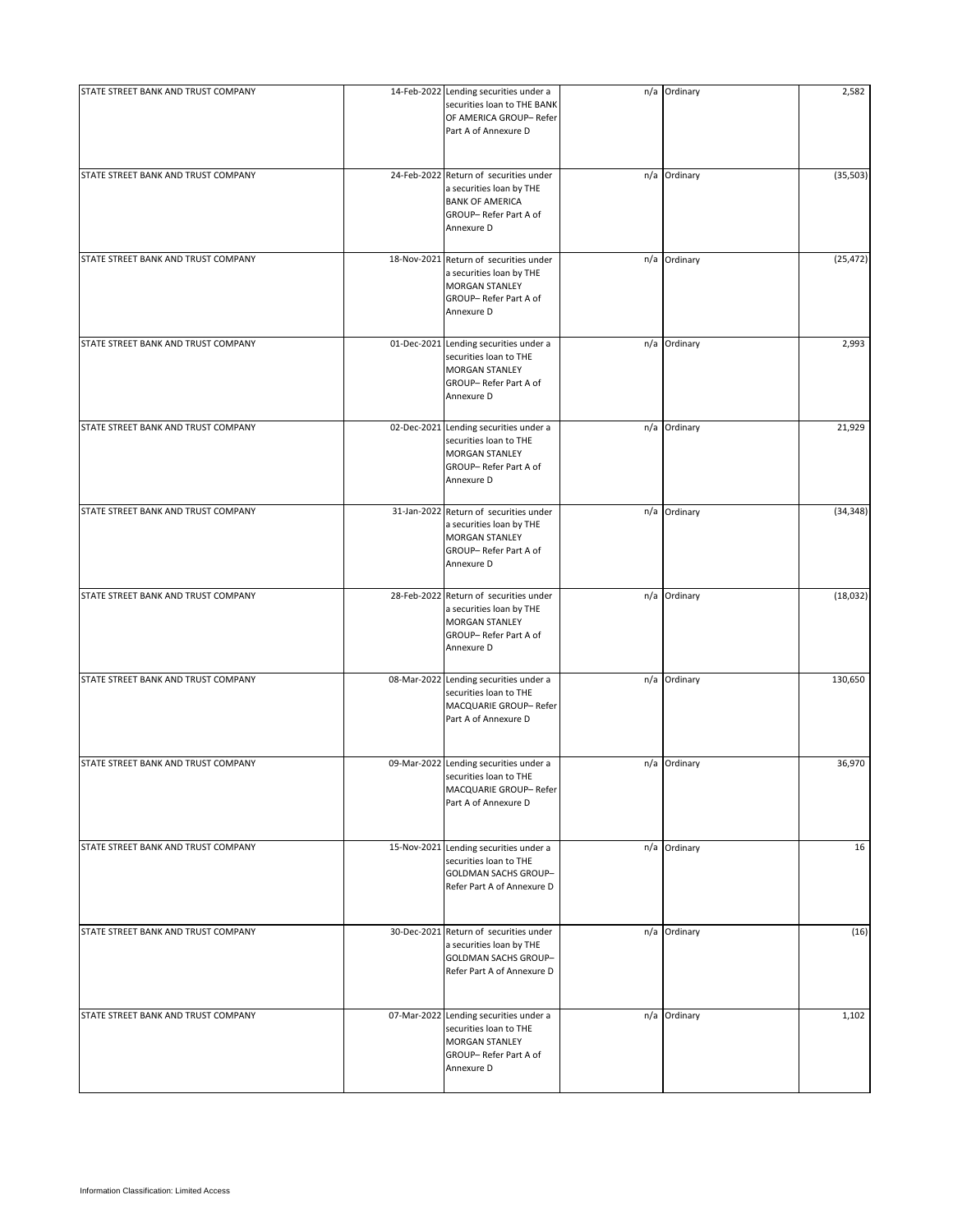## **This is Annexure C referred to in Form 603 Notice of initial substantial holder**

**Annexure C**



**\_\_\_\_\_\_\_\_\_\_\_\_\_\_\_\_\_\_\_\_\_\_\_\_\_\_\_\_\_\_\_\_\_\_\_\_\_\_\_ 28 March 2022**

**Elizabeth Schaefer Authorised Signatory**

**7. Addresses**

| Name                                              | <b>Address</b>                                                                      |
|---------------------------------------------------|-------------------------------------------------------------------------------------|
| SSGA FUNDS MANAGEMENT, INC.                       | Channel Center, 1 Iron Street, Boston MA 02210, United States                       |
| STATE STREET GLOBAL ADVISORS (JAPAN) CO., LTD.    | Toranomon Hills Mori Tower 25F, 1-23-1 Toranomon, Minato-ku, Tokyo, 105-6325, Japan |
| STATE STREET GLOBAL ADVISORS EUROPE LIMITED       | 78 Sir John Rogerson's Quay, Dublin 2, Ireland                                      |
| <b>STATE STREET GLOBAL ADVISORS LIMITED</b>       | 20 Churchill Place, London, England, E14 5HJ, United Kingdom                        |
| <b>STATE STREET GLOBAL ADVISORS TRUST COMPANY</b> | 1 Iron Street, Boston MA 02210, United States                                       |
| STATE STREET GLOBAL ADVISORS, AUSTRALIA, LIMITED  | Level 15, 420 George Street, Sydney NSW 2000, Australia                             |
| STATE STREET GLOBAL ADVISORS, INC.                | 1 Iron Street, Boston MA 02210, United States                                       |
| <b>STATE STREET BANK AND TRUST COMPANY</b>        | 1 Lincoln Street, Boston MA 02111-2900, United States                               |